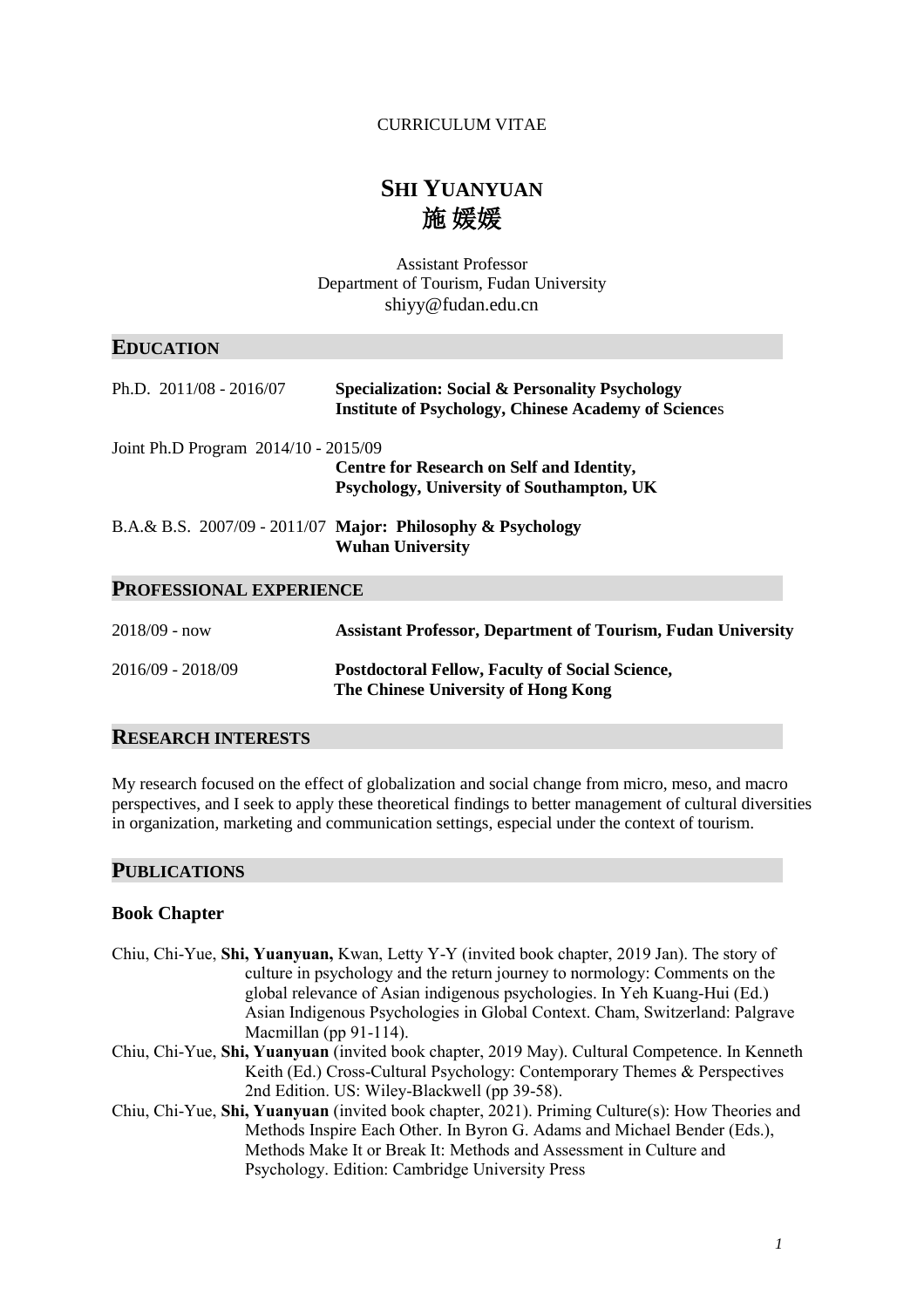#### **Journal Articles**

### *Psychology of Tourism Management*

- **Shi, Yuanyuan.** , Bettache, Karim. , Zhang, Nan. , & Xue, Lan. . (2021). Constructing nostalgia in tourism: a comparison analysis of genuine and artificial approaches. *Journal of Destination Marketing and Management,* 100488. doi: 10.1016/j.jdmm.2020.100488
- Zheng, Chenyu, Fan, Hong, Singh, Rohit., & **Shi, Yuanuan\* .** (2020). A Domain Expertise and Word-Embedding Geometric Projection Based Semantic Mining Framework for Measuring the Soft Power of Social Entities. *IEEE Access,* 8, 204597-204611.doi: 10.1109/ACCESS.2020.3037462
- **Shi, Yuanyuan**, & Peng, Luluo. (2021). Sacredness and materiality: Cultural conflicts in the Development and modern transformation of folklore tourism. *Fudan Journal (Social Sciences),4,98-104* (IN CHINESE)
- **Shi, Yuanyuan.** (2020). Multicultural competence in a global milieu: Theoretic model, and application mechanism in cross-cultural collaboration. *Advances in Psychological Science, 28*(7), 1108-1117. (IN CHINESE)

#### *Culture and Self*

- **Shi, Yuanyuan,** Sedikides, Constantine, Gregg, Aiden P., & Cai, Huajian. (2021). Lay Conceptions of Modesty in China: A Prototype Approach. *Journal of Cross-Cultural Psychology.* doi: 10.1177/0022022120985318
- **Shi, Yuanyuan,** & Zhang Hongchuan.(2018). Revisiting the Value of Modesty: From the Perspective of Well-being. *Chinese Social Psychological Review, 15*, 215-232. (IN CHINESE)
- **Shi, Yuanyuan,** Sedikides, Constantine, Liu, Yunzhi, Yang, Ziyan & Cai, Huajian. (2017) Disowning the Self: The Cultural Value of Modesty Can Attenuate Self-Positivity. *Quarterly Journal of Experimental Psychology, 70,*1023-1032.
- **Shi, Yuanyuan**, Shi, Jing, Luo, Yu L.L., & Cai, Huajian. (2016). Understanding Exclusionary Reactions toward Foreign Cultures: The Influence of Intrusive Culture Mixing on Implicit Intergroup Bias. *Journal of Cross-Cultural Psychology, 47,* 1335-1344.
- Cai, Huajian, Wu, Lili, **Shi, Yuanyuan**, Gu, Ruolei, & Sedikides, Constantine. (2016). Self-Enhancement among Westerners and Easterners: A Cultural Neuroscience Approach. *Social Cognitive and Affective Neuroscience. 11* (10): 1569-1578.
- Gu, Rruolei, Yang, Jing, **Shi, Yuanyuan,** Luo, Yi, Luo, Yu L.L., & Cai, Huajian. (2016). Be Strong Enough to Say No: Self-Affirmation Increases Rejection to Unfair Offers. *Frontiers in Psychology, 7*:1824.
- **Shi, Yuanyuan**. (2013). The Origin of the East-West Differences in Self. *Advances in Psychology, 3*(6), 352-360. (IN CHINESE)
- Feng, Yi, Cai, Huajian, **Shi, Yuanyuan.** (2013). Cultural Products: A Special Perspective for Cultural Psychology. *Advances in Psychological Science, 21*(2), 326–335. (IN CHINESE)

Luo, Yu, **Shi, Yuanyuan**, Yue, Xitong, Feng, Yi, Cai, Huajian. (2013).The Heritability of Self-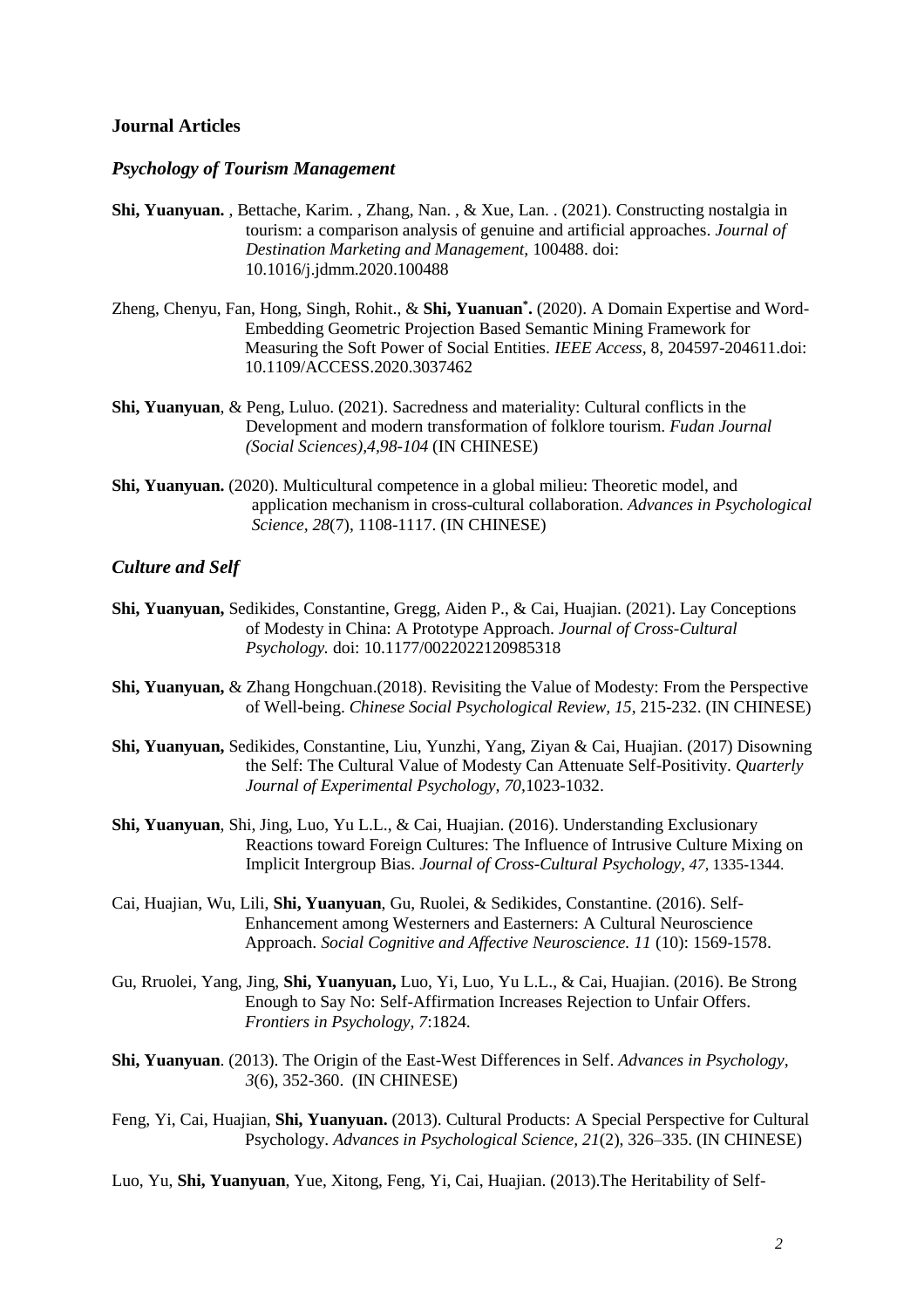esteem: Evidences from Twin Studies. *Advances in Psychological Science, 21*(9), 1617–1628. (IN CHINESE)

**Shi, Yuanyuan**, & Cai, Huajian. (2013). Benevolent Chinese: Evidence from Face Perception. *Advances in Psychology, 3*(6), 305-312. (IN CHINESE)

### *Implicit Cognition and Measurement*

- **Shi, Yuanyuan**, Cai, Huajian, Shen, Yiqin Alicia, & Yang, Jing. (2016). How to set focal categories for Brief Implicit Association Test?"Good" is good, "bad" is not so good. *Frontiers in Psychology*. 7:38.
- Cai Huajian, Luo Yu, **Shi Yuanyuan**, Liu Yunzhi, & Yang Ziyan. (2016). Male = Sciences, Female = Humanities: Both Implicit and Explicit Gender-Science Stereotypes are Heritable. *Social Psychological and Personality Science, 7,* 412-419.
- Yang, Jing, **Shi, Yuanyuan,** Luo, Yu L.L., Shi, Jing, & Cai, Huajian. (2014). The Brief Implicit Association Test is Valid: Experimental Evidence. *Social Cognition, 32*(5), 449- 465.
- Luo, Yu, **Shi, Yuanyuan**, Cai, Huajian, Wu, Mingzheng, & Song, Hairong. (2014). Liking for Name Predicts Happiness: A Behavioral Genetic Analysis. *Personality and Individual Differences, 69*, 156-161.
- Wu, Lili, Cai, Huajian, Gu, Ruolei, Luo, Yu LL, Zhang, Jianxin, Yang, Jing, **Shi, Yuanyuan**, Ding, Lei. (2014). Neural Manifestations of Implicit Self-Esteem: An ERP Study. *Plos One, 9*(7), e101837.

#### *Cyber Psychology*

- **Shi, Yuanyuan**, Luo, Yu L.L., Liu, Yunzhi, & Yang, Ziyan. (2019). Affective Experience on Social Networking Sites Predicts Psychological Well-Being Off-Line. *Psychological Report. 122(5)*, 1666-1677.*.* doi: 10.1177/0033294118789039
- **Shi, Yuanyuan**, Luo, Yu L.L., Yang, Ziyan, Liu, Yunzhi, & Bao, Hanwushuang (2018). Do Narcissists Enjoy Visiting Social Networking Sites? It Depends on How Adaptive They Are. *Frontiers in Psychology*, *9* , 1739.
- **Shi, Yuanyuan**, Luo, Yu LL, Yang, Ziyan, Liu, Yunzhi, & Cai, Huajian. (2014). The Development and Validation of the Social Network Sites (SNSs) Usage Questionnaire Social *Computing and Social Media* (pp. 113-124): Springer.
- **Shi, Yuanyuan,** Yue, Xitong, He, Jin. (2013). Understanding Social Network Sites (SNSs) Preferences: Personality, Motivation, and Happiness Matters. *Online Communities and Social Computing* (pp. 94-103): Springer.
- Yue, Xitong, **Shi, Yuanyuan**, & Cai, Huajian. (2013). Who Are Seeking Friends? The Portrait of Stranger-Seeker in Social Network Sites *Online Communities and Social Computing* (pp. 120-125): Springer.

## *Psychological Well-being*

Gu, Ruolei, Xu, Pengfei, Xu, Rui, **Shi, Yuanyuan,** Yang, Ziyan, Wang, Yuqi, Cai, Huajian. (2016).